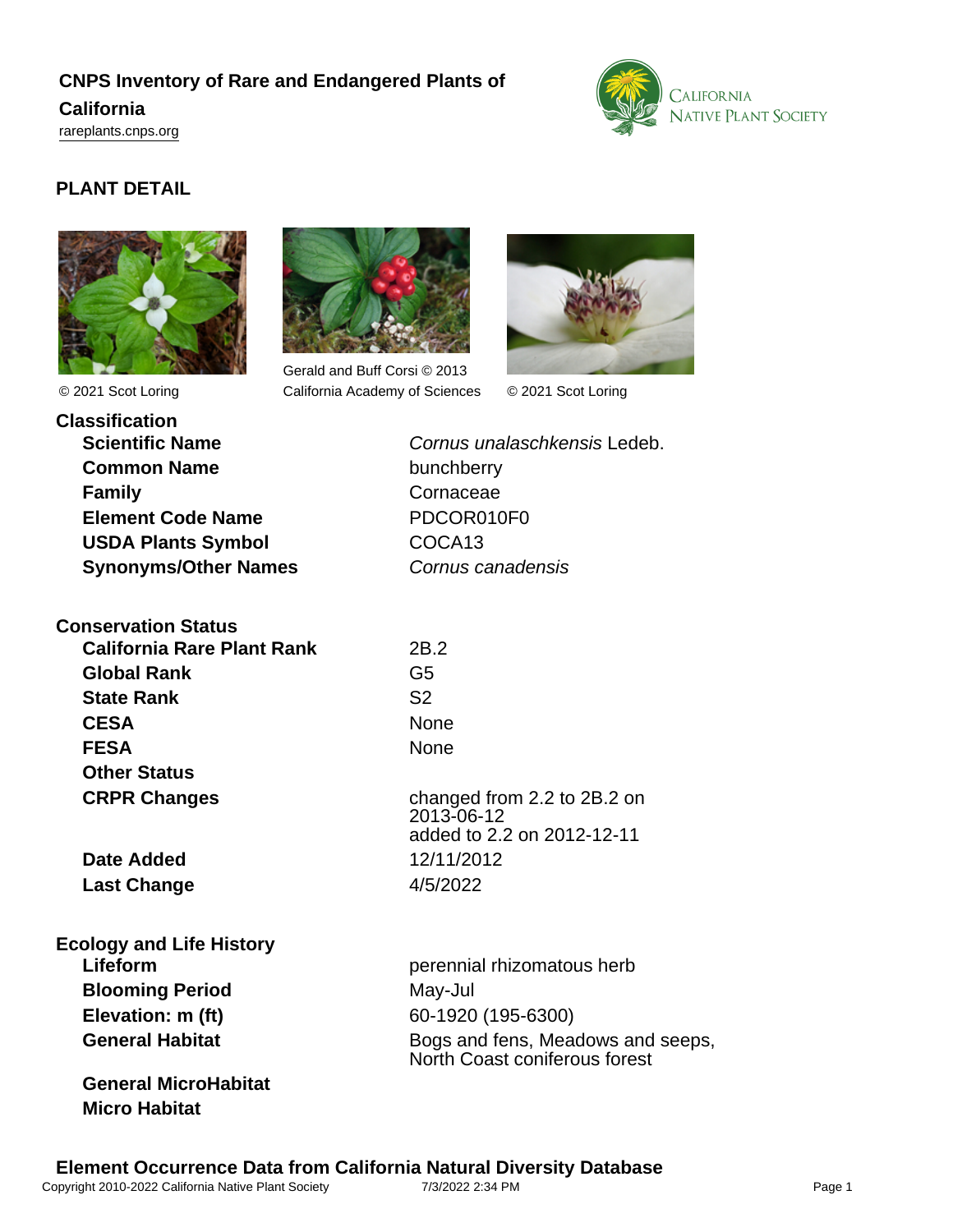| <b>Total Element Occurrences</b><br>Element Occurrence Ranks | 11 |
|--------------------------------------------------------------|----|
| Excellent (A)                                                | O  |
| Good (B)                                                     | 1  |
| Fair (C)                                                     | 1  |
| Poor (D)                                                     |    |
| None (X)                                                     |    |
| Unknown (U)                                                  | g  |
| <b>Occurrence Status</b>                                     |    |
| Historical, > 20 years                                       | 8  |
| Recent, $<$ 20 years                                         | З  |
| <b>Presence</b>                                              |    |
| <b>Presumed Extant</b>                                       | 11 |
| <b>Possibly Extirpated</b>                                   |    |
| <b>Presumed Extirpated</b>                                   |    |

## **Location**

|               | <b>CA Endemic</b> | No |
|---------------|-------------------|----|
| $\rightarrow$ |                   |    |

## **Counties**

Del Norte (DNT), Humboldt (HUM), Mendocino (MEN), Siskiyou (SIS)

#### **States**

Alaska (AK), California (CA), Colorado (CO), Connecticut (CT), Idaho (ID), Illinois (IL), Indiana (IN), Iowa (IA), Kentucky (KY), Maine (ME), Maryland (MD), Massachusetts (MA), Michigan (MI), Minnesota (MN), Montana (MT), New Hampshire (NH), New Jersey (NJ), New Mexico (NM), New York (NY), North Dakota (ND), Ohio (OH), Oregon (OR), Pennsylvania (PA), Rhode Island (RI), South Dakota (SD), Vermont (VT), Virginia (VA), Washington (WA), West Virginia (WV), Wisconsin (WI), Wyoming (WY)

## **Quads**

Broken Rib Mtn. (4112386), Eaton Peak (4112238), Fort Bragg (3912347), Maple Creek (4012377), Mendocino (3912337), Polar Bear Mtn. (4112385), Somes Bar (4112344), Tish Tang Point (4112315)

#### **Notes**

Definitions of codes preceding a county and/or quad:

\* Presumed extirpated

(\*) Possibly extirpated

Species may be present in other areas where conditions are favorable. These data should NOT be substituted for pre-project review or for on-site surveys.

## **General Notes**

Several populations at the southern end of its distribution in CA are extirpated. Many collections old; need field surveys. Possibly threatened by logging, meadow succession, and climate change. See Species Plantarum 1:118 (1753) for original description.

## **Distribution**